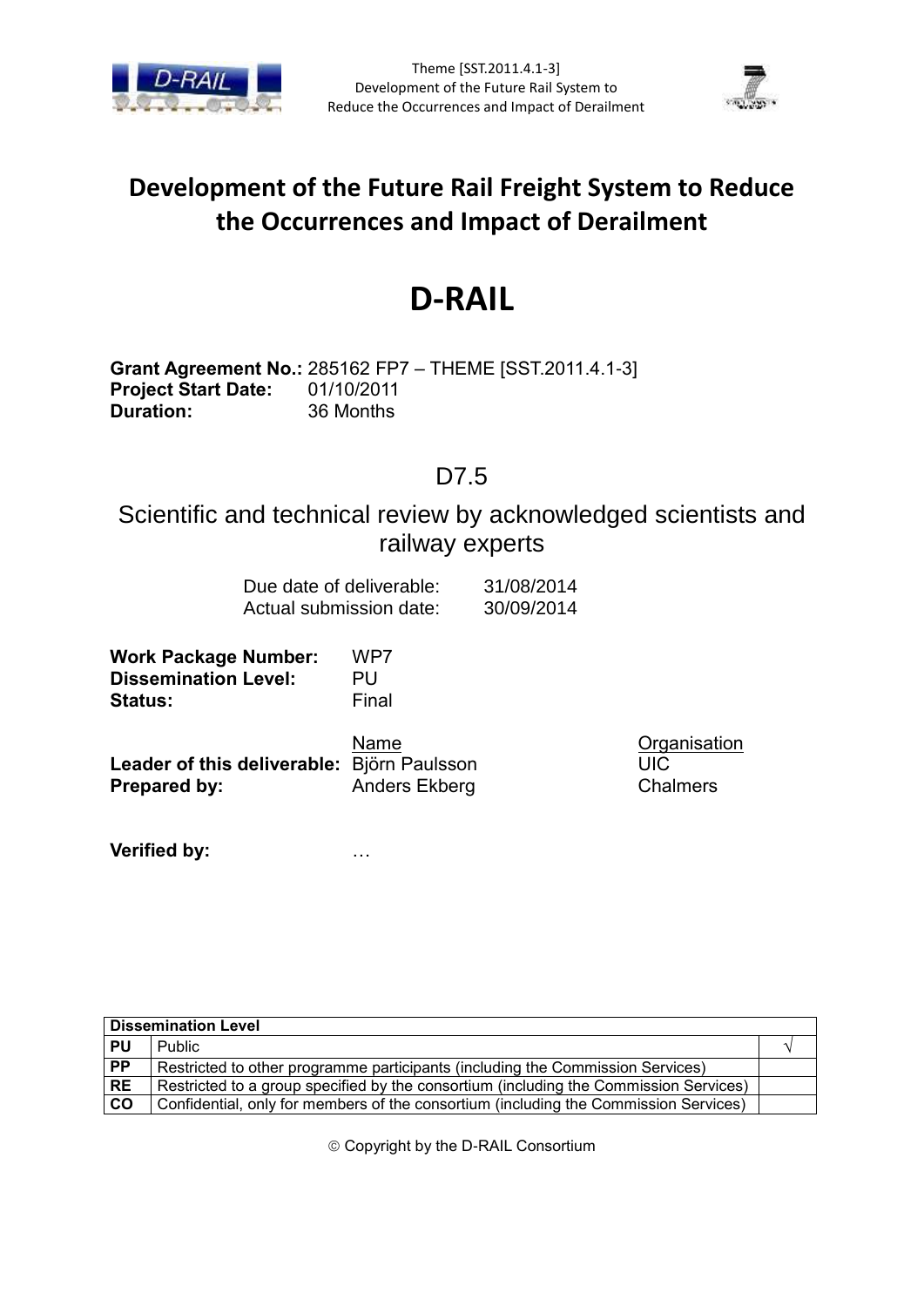## **D-RAIL consortium**

| 1.             | UNIVERSITY OF NEWCASTLE UPON TYNE                       | <b>UNEW</b>    | United Kingdom        |
|----------------|---------------------------------------------------------|----------------|-----------------------|
| 2.             | UNION INTERNATIONALE DES CHEMINS DE<br><b>FER</b>       | <b>UIC</b>     | France                |
| 3.             | RAIL SAFETY AND STANDARDS BOARD<br><b>LIMITED</b>       | <b>RSSB</b>    | United Kingdom        |
| 4.             | <b>TECHNISCHE UNIVERSITAET WIEN</b>                     | <b>VUT</b>     | Austria               |
| 5.             | PANTEIA BV                                              | <b>PANTEIA</b> | <b>Netherlands</b>    |
| 6.             | <b>CHALMERS TEKNISKA HOEGSKOLA AB</b>                   | <b>CHALM</b>   | Sweden                |
| 7 <sub>1</sub> | POLITECNICO DI MILANO                                   | <b>POLIM</b>   | Italy                 |
| 8.             | THE MANCHESTER METROPOLITAN<br><b>UNIVERSITY</b>        | <b>MMU</b>     | <b>United Kingdom</b> |
| 9.             | <b>LUCCHINI RS SPA</b>                                  | <b>LUCC</b>    | Italy                 |
| 10.            | <b>MER MEC SPA</b>                                      | <b>MERM</b>    | Italy                 |
| 11.            | <b>FAIVELEY TRANSPORT ITALIA SPA</b>                    | <b>FAIV</b>    | Italy                 |
| 12.            | <b>TELSYS GMBH</b>                                      | <b>TELS</b>    | Germany               |
| 13.            | <b>OLTIS GROUP AS</b>                                   | <b>OLT</b>     | <b>Czech Republic</b> |
| 14.            | <b>VYZKUMNY USTAV ZELEZNICNI AS</b>                     | <b>VUZ</b>     | <b>Czech Republic</b> |
| 15.            | <b>DEUTSCHE BAHN AG</b>                                 | DB             | Germany               |
| 16.            | <b>HARSCO RAIL LIMITED</b>                              | <b>HARS</b>    | <b>United Kingdom</b> |
| 17.            | <b>SCHWEIZERISCHE BUNDESBAHNEN SBB</b><br>AG            | <b>SBB</b>     | Switzerland           |
| 18.            | <b>OBB-Infrastruktur AG</b>                             | <b>OBB</b>     | Austria               |
| 19.            | SOCIETE NATIONALE DES CHEMINS DE<br><b>FER FRANCAIS</b> | <b>SNCF</b>    | France                |
| 20.            | <b>TRAFIKVERKET - TRV</b>                               | <b>TRV</b>     | Sweden                |
| 21.            | UNIVERSITY OF HUDDERSFIELD                              | <b>HUDD</b>    | <b>United Kingdom</b> |
| 22.            | <b>FAIVELEY TRANSPORT AMIENS</b>                        | FT             | France                |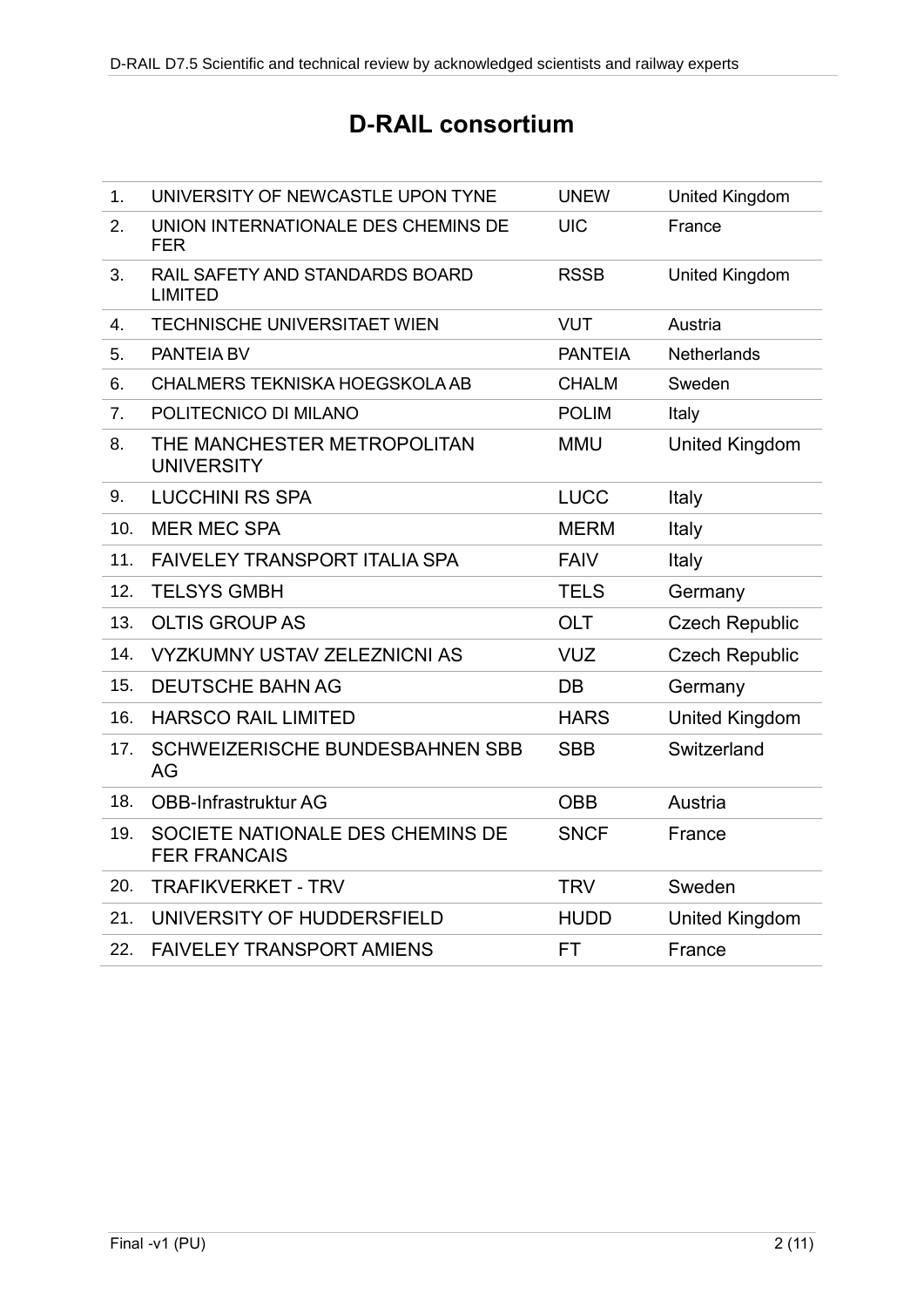# **Document History**

| <b>Version</b> | <b>Date</b> | <b>Authors / Contributors</b>   | Description of additions / modifications |
|----------------|-------------|---------------------------------|------------------------------------------|
| f1             | 30/09/2014  | Anders Ekberg<br>Björn Paulsson |                                          |
| ٠              |             |                                 |                                          |
|                |             |                                 |                                          |
|                |             |                                 |                                          |
|                |             |                                 |                                          |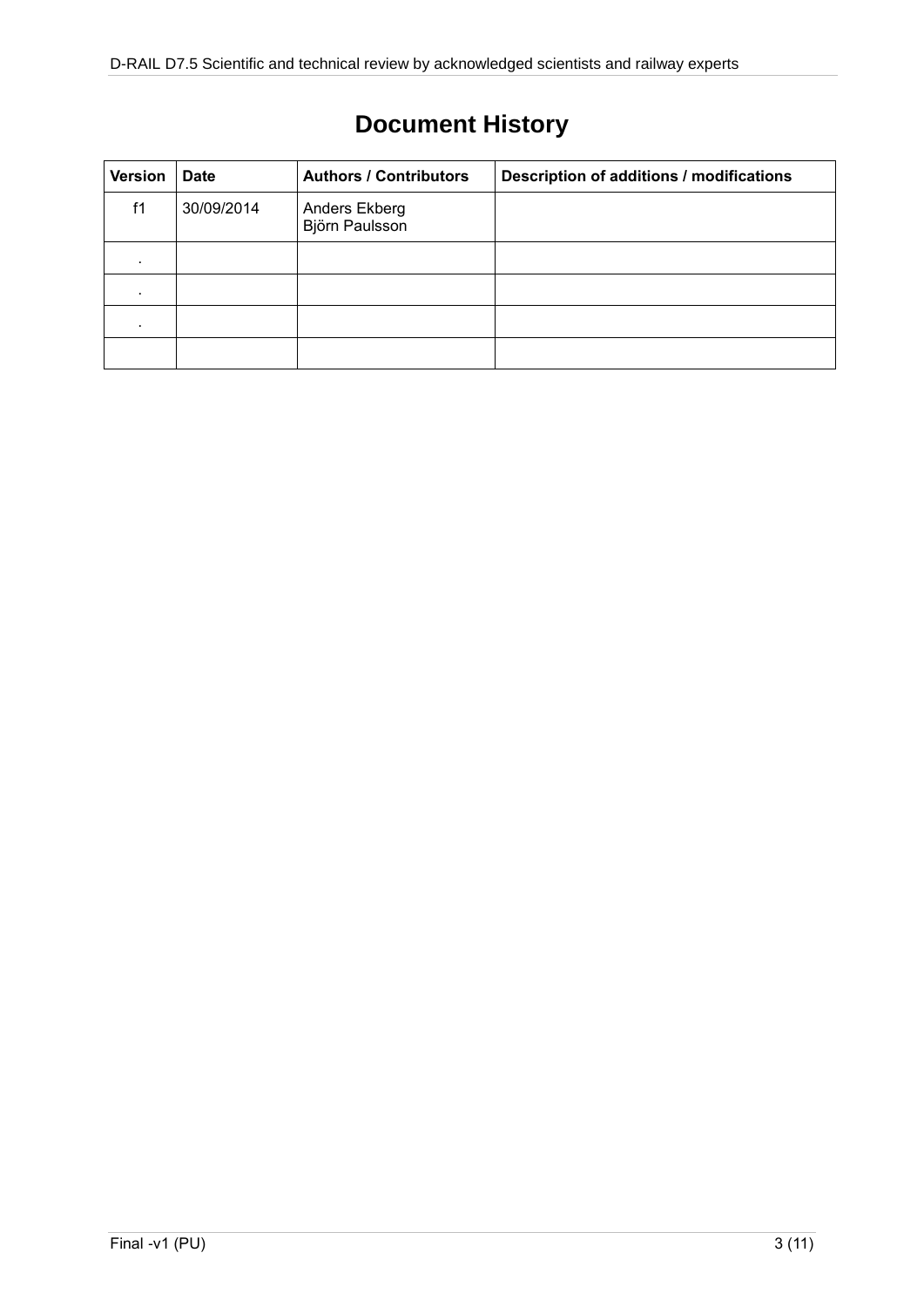### <span id="page-3-0"></span>**Executive Summary**

Throughout the D-Rail project, a thorough quality assurance has been applied to certify that deliverables maintain a high scientific and technical standard. The framework for this is described in the deliverable D9.1.

The current deliverable contrast the quality assurance plans towards actual implementation throughout the project. This can be summarized in the observation that the adopted quality assurance is far more thorough than what was indicated in D9.1. In particular all essential deliverables have been subjected to an extra twostage internal review in addition to the internal quality assurance in the working group. Further, relevant bodies such as the ERA and the UIC-TEG have been given the opportunity to comment upon deliverables related to their fields.

Finally it can be noted that the work of D-Rail is now being introduced in scientific journals and working groups for future operational recommendations and codes. In this process further reviewing will result.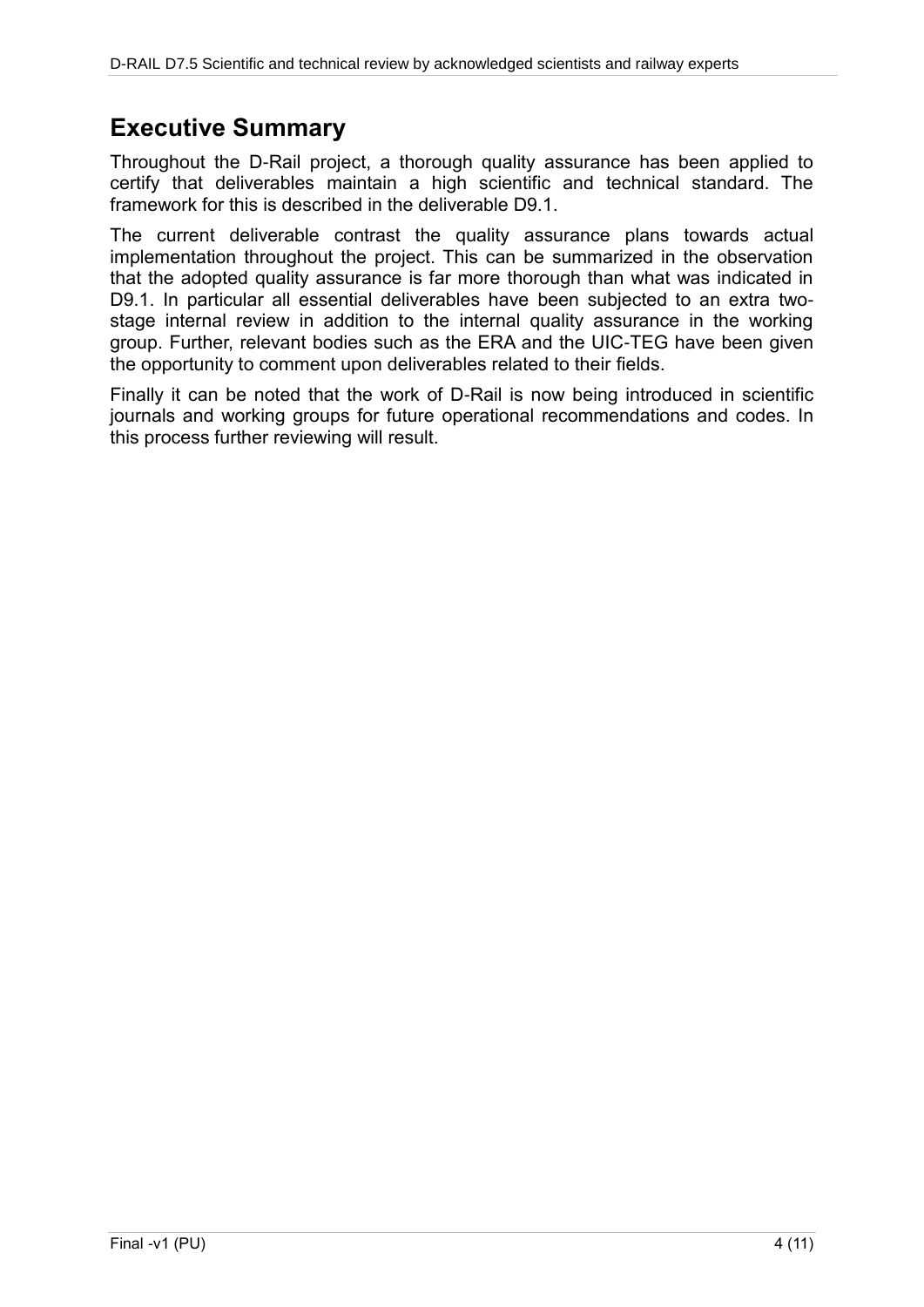#### **Table of Contents**

| $2^{\circ}$ |                                                                                                                                                                                                 |  |
|-------------|-------------------------------------------------------------------------------------------------------------------------------------------------------------------------------------------------|--|
| 3           | Technical implementation and quality assurance - Development of alarm limits together<br>3.1<br>Scientific implementation and quality assurance - Publication in scientific journals  10<br>3.2 |  |
|             |                                                                                                                                                                                                 |  |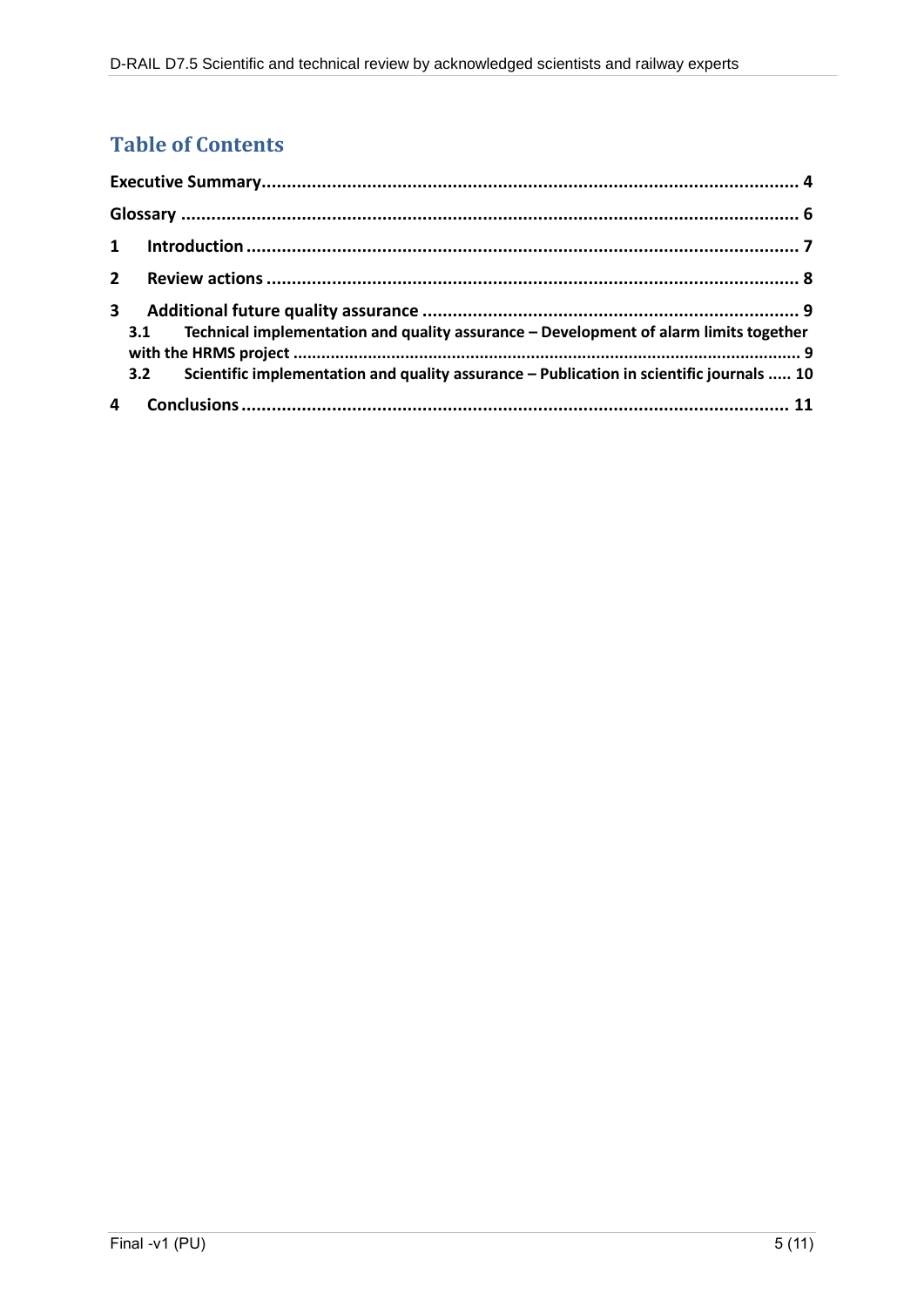### <span id="page-5-0"></span>**Glossary**

| <b>ERA</b> | European Railway Agency |
|------------|-------------------------|
|------------|-------------------------|

- **DoW** Description of Work
- **TEG** UIC Track Expert Group
- **TTIG** UIC Train Track Interaction Group
- **UIC** International union of railways
- **HRMS** UIC project Harmonization Running behaviour and noise Measurement **Sites**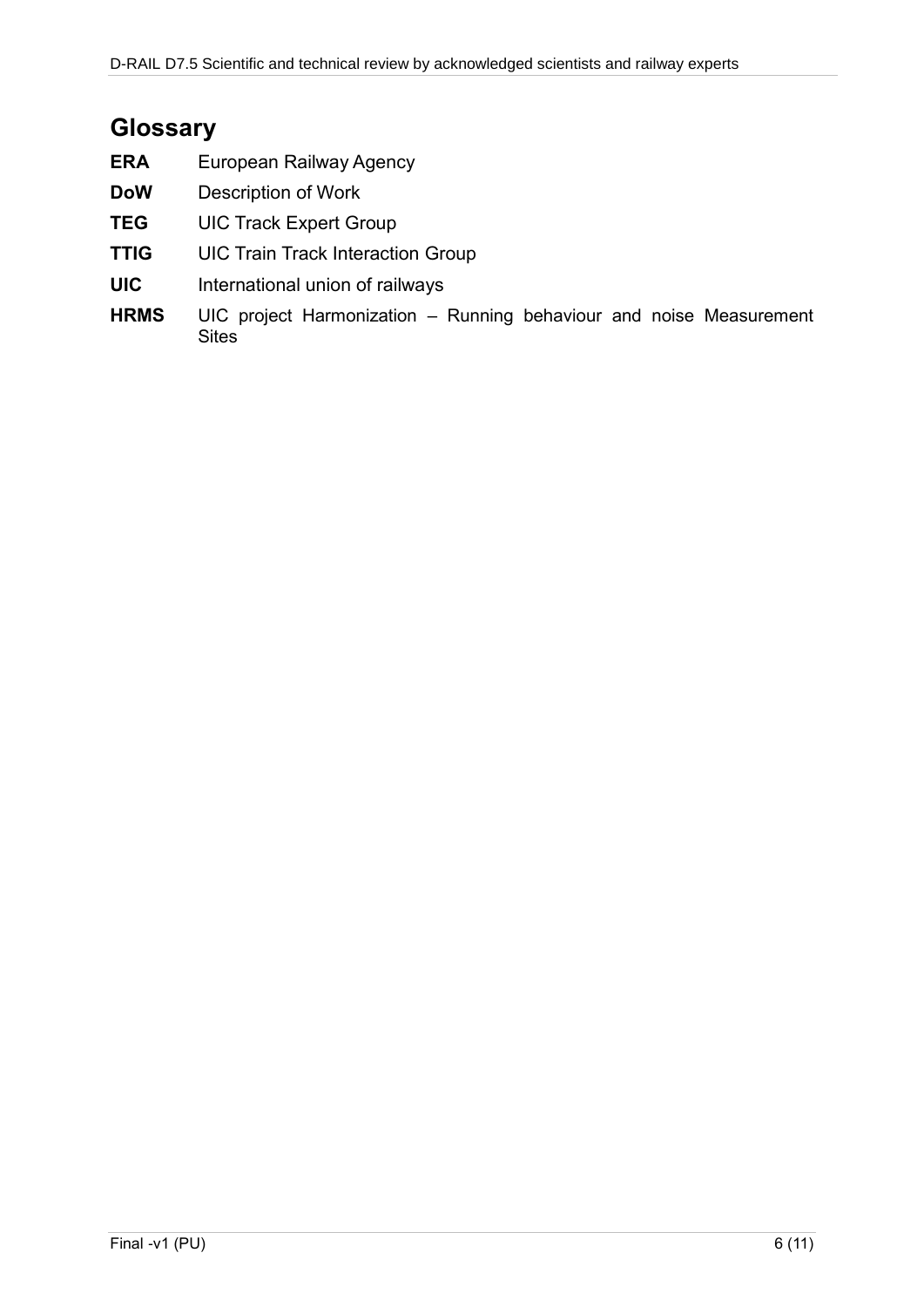### <span id="page-6-0"></span>**1 Introduction**

In deliverable D9.1 "Project management plan and quality assurance" the layout and contents of deliverables are specified. Further, the process towards quality assurance is briefly described. In short:

The lead participant is responsible for the quality of the deliverable.

An internal technical validation is performed by the work package leaders and supervised by the scientific & technical coordinator.

An additional external review on selected deliverables will be carried out as and when these are deemed to represent key results from the project.

On occasion the external review may result in a new version of the deliverable being submitted to the commission.

During the review process, deliverables are stored and available on the Extranet.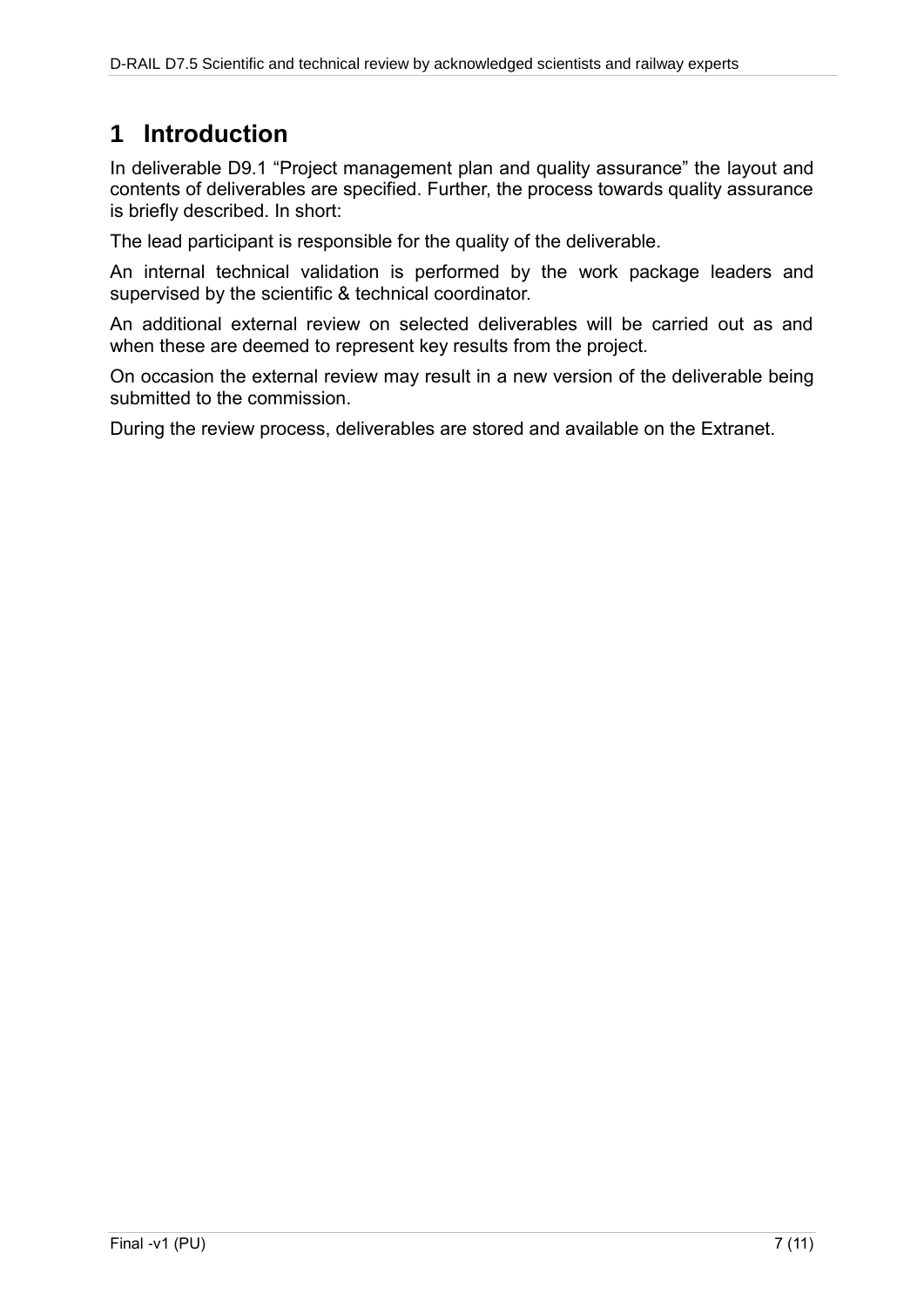#### <span id="page-7-0"></span>**2 Review actions**

The deliverables in the D-Rail project are listed in the D-rail Description of Work (DoW). In total there are 25 deliverables in the D-Rail project. All of the deliverables have been subjected to an internal review within the work package. One should here note that the work package groups include participation of infrastructure managers, industry and academia. In general this provides for a broad evaluation of the reports.

The deliverable reports have also been subjected to a review by the project office before approval by the steering committee.

In addition many of the deliverables have been subjected to additional reviewing, as outlined below:

**Work package 1**: Two deliverables. These were both subjected to additional reviewing by the scientific and technical coordinator. In addition, they were circulated externally, mainly within the UIC, to obtain further input data and comments on interpretations.

**Work package 2**: Three deliverables. These where all subjected to additional reviewing: two by the scientific and technical coordinator, and one by parts of the steering committee.

**Work package 3**: Three deliverables. These where all subjected to additional reviewing by the scientific and technical coordinator. In addition deliverables D3.2 and D3.3 were considered an essential input for future standards and were distributed to the UIC-TEG to solicit comments.

**Work package 4**: Two deliverables, which were all subjected to additional reviewing by the scientific and technical coordinator.

**Work package 5**: Two deliverables, which were all subjected to additional reviewing by the scientific and technical coordinator.

**Work package 6**: Three deliverables, which were all subjected to additional reviewing by the scientific and technical coordinator.

**Work package 7**: Five deliverables, of which four (excluding this deliverable) were subjected to additional reviewing by the scientific and technical coordinator. In addition the ERA has been especially involved in this work package and provided additional comments.

**Work package 8**: Four deliverables, of which one has been subjected to additional reviewing by the scientific and technical coordinator. The other three deliverables have been considered as "working documents" where there is no need for an additional assurance of the scientific and technical level.

**Work package 9**: One deliverable, which is to be considered as a "working document" with no need for additional assurance of the scientific and technical level.

As a result of the additional review, there were smaller or larger parts revised / rewritten in several of the deliverable reports.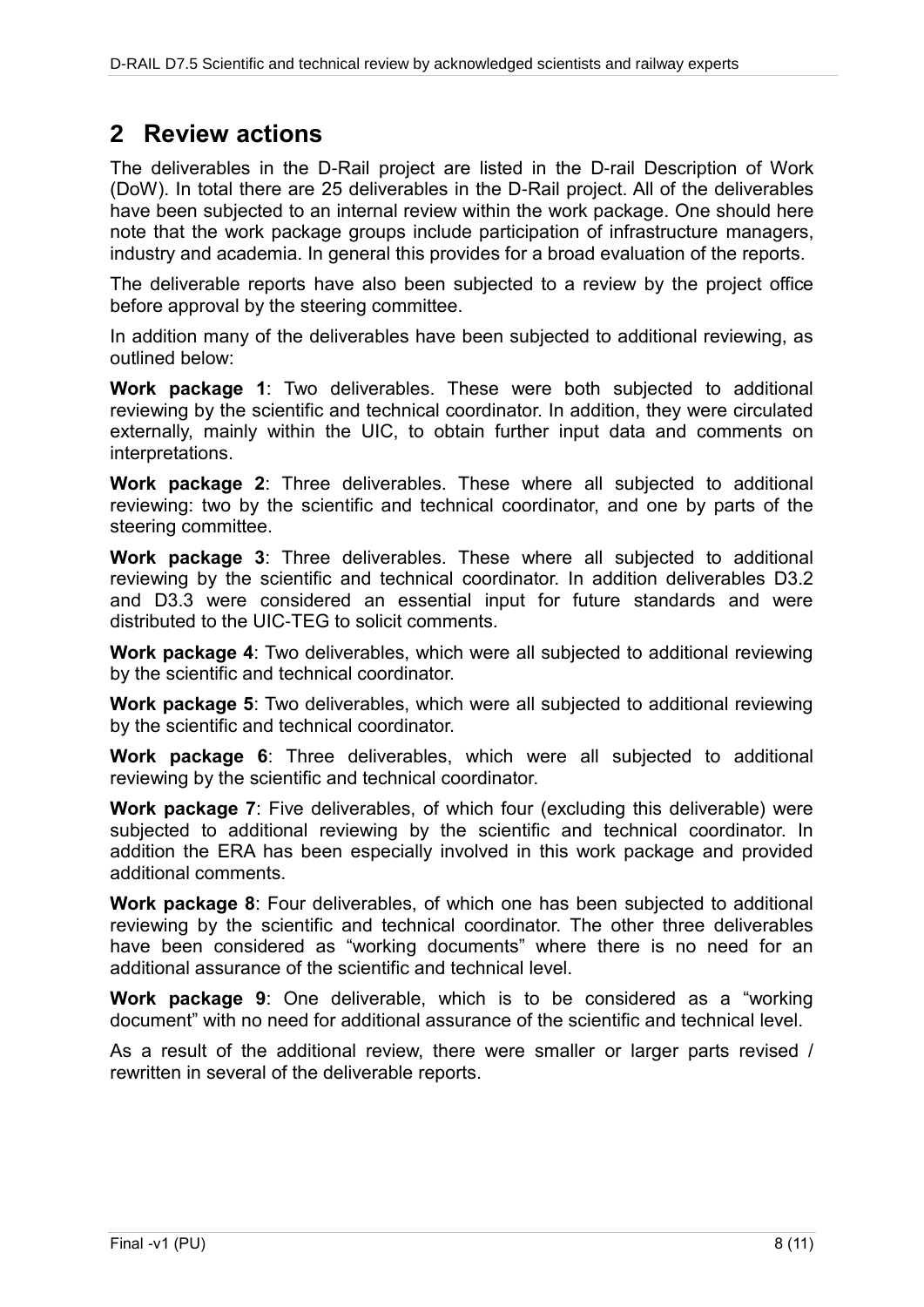#### <span id="page-8-0"></span>**3 Additional future quality assurance**

The work of D-Rail is now being implemented in operational use both at a technical and a scientific level. This results in additional reviewing / quality assurance, but also in extension of the work and in additional applications.

This report will not provide a full list of implementations and related quality assurance measures for two reasons: Firstly, it is too early to see the full extent of implementation, which means that any list that claims to be complete will soon be out-dated. Secondly, the implementation is so broad and to such a varying degrees (ranging from implementation of large segments of results to comparison towards few selected parts) that it is difficult (not to say impossible) to collect all cases of implementation.

Instead the examples below give typical implementation examples and highlights how this relates to the review process and additional quality assurance.

More information of scientific and technical implementation can be obtained from the project reports of the D-Rail partners.

#### <span id="page-8-1"></span>**3.1 Technical implementation and quality assurance – Development of alarm limits together with the HRMS project**

The investigations in work package 3 identified key operational parameters related to several causes of derailments. The sensitivity to these parameters was quantified and derailment critical states of operation were defined. These findings are summarized in deliverable D7.3 as 29 critical parameters and 37 potential modifications to decrease the risk of derailment.

From this analysis, the investigation of derailment critical states of operation was taken further within the UIC funded project HRMS. Here alarm limits were established based on the findings from D-Rail. These limits needed to condense the broad knowledge obtained within D-Rail to an alarm limit that was easy to evaluate, but also highly precise in arresting derailment prone vehicles, while allowing nonderailment prone vehicles to continue.

The derived limits related to the risk of flange climbing and rail breaks, were extended by non-derailment related alarm limits such as the limits related to sleeper fracture and limits on general overloading.

The report of the HRMS project is now finalized and will be a basis for a UIC Leaflet on alarm limits. This Leaflet will be drafted by the UIC-TEG and TTI. In addition to the additional quality assurance that was carried out in HRMS, this will most certainly lead to that the results from D-Rail will be subjected to further scrutiny, and even further be contrasted to operational demands, political considerations etc.

In short, this is a typical example of a technical implementation where it can be noted that – from a quality assurance perspective – the results from D-Rail are

- adopted by partners in D-Rail, but also by external parties
- modified to suit implementation needs
- extended to account for factors outside the scope of D-Rail
- subjected to further reviews often from a different perspective than the internal and external review within D-Rail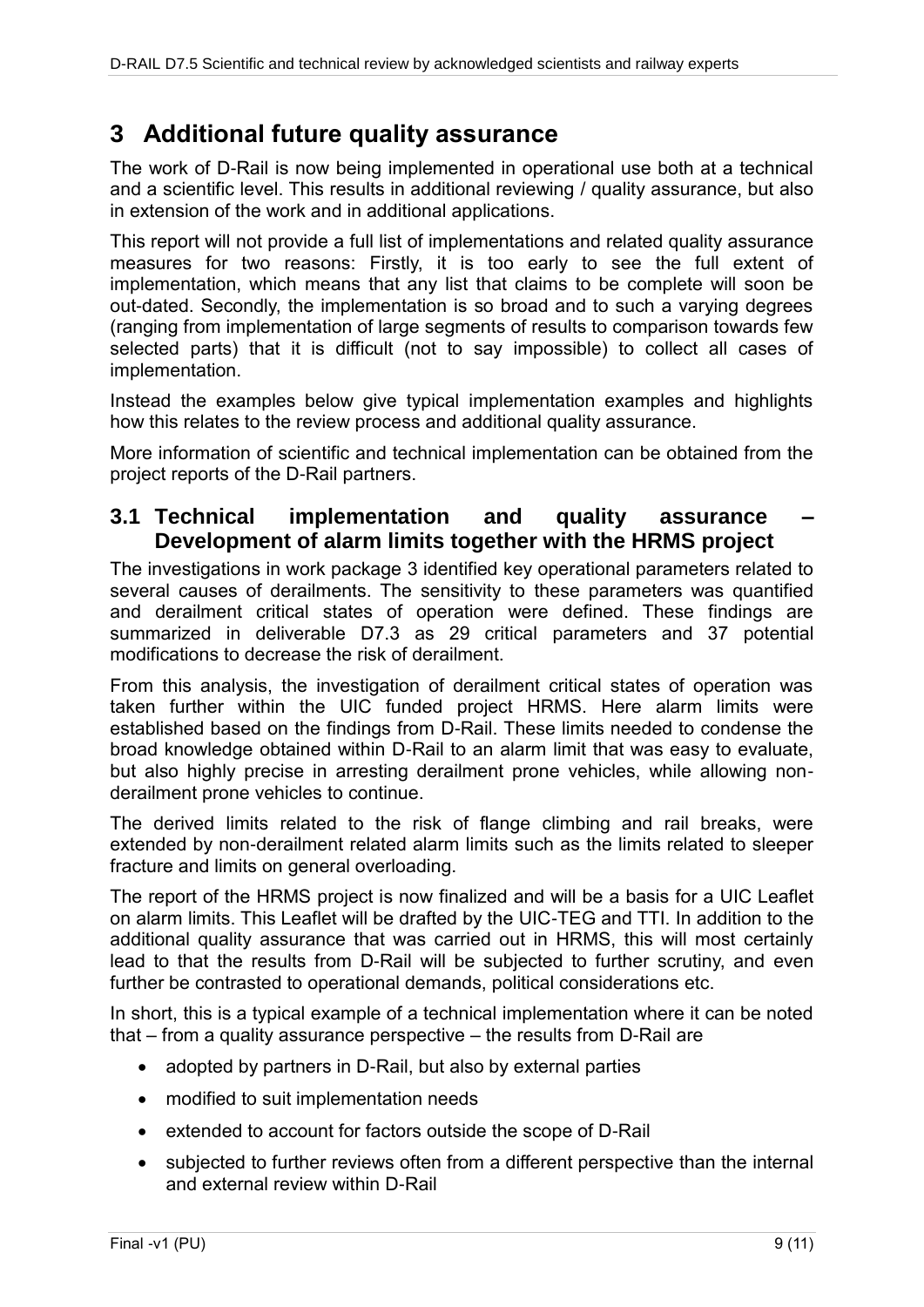#### <span id="page-9-0"></span>**3.2 Scientific implementation and quality assurance – Publication in scientific journals**

A number of papers for scientific journals based on work in D-Rail are in preparation. In many of these cases the work from D-Rail has here been combined with research results from other projects. There is no need to go into detail on the specific papers. Instead the focus here is how they aid in the quality assurance process.

In general a paper submitted to a scientific journal needs to be condensed scopewise. This means that compared to a deliverable report the scientific paper needs to be much more concise. Presumptions and in-data need to be specified in detailed. Analysis methods and conclusions need to be further motivated and put in context of the current state-of-the-art.

It can be noted that in contrast to the technical implementation, in the scientific implementation – from a quality assurance perspective – the results from D-Rail are

- published to allow for adoption by anyone
- modified to be more precisely expressed
- condensed to focus on aspects where there is a solid scientific backing
- subjected to further reviews from scientific peers that focus on scientific level and forwarding of the state-of-the-art, and less on "applicability" in a certain operational context

Note that these are very different objectives, but that they are complementary. As an example the extension of the results in the technical coordination is balanced by the deep validation of key results in the scientific implementation.